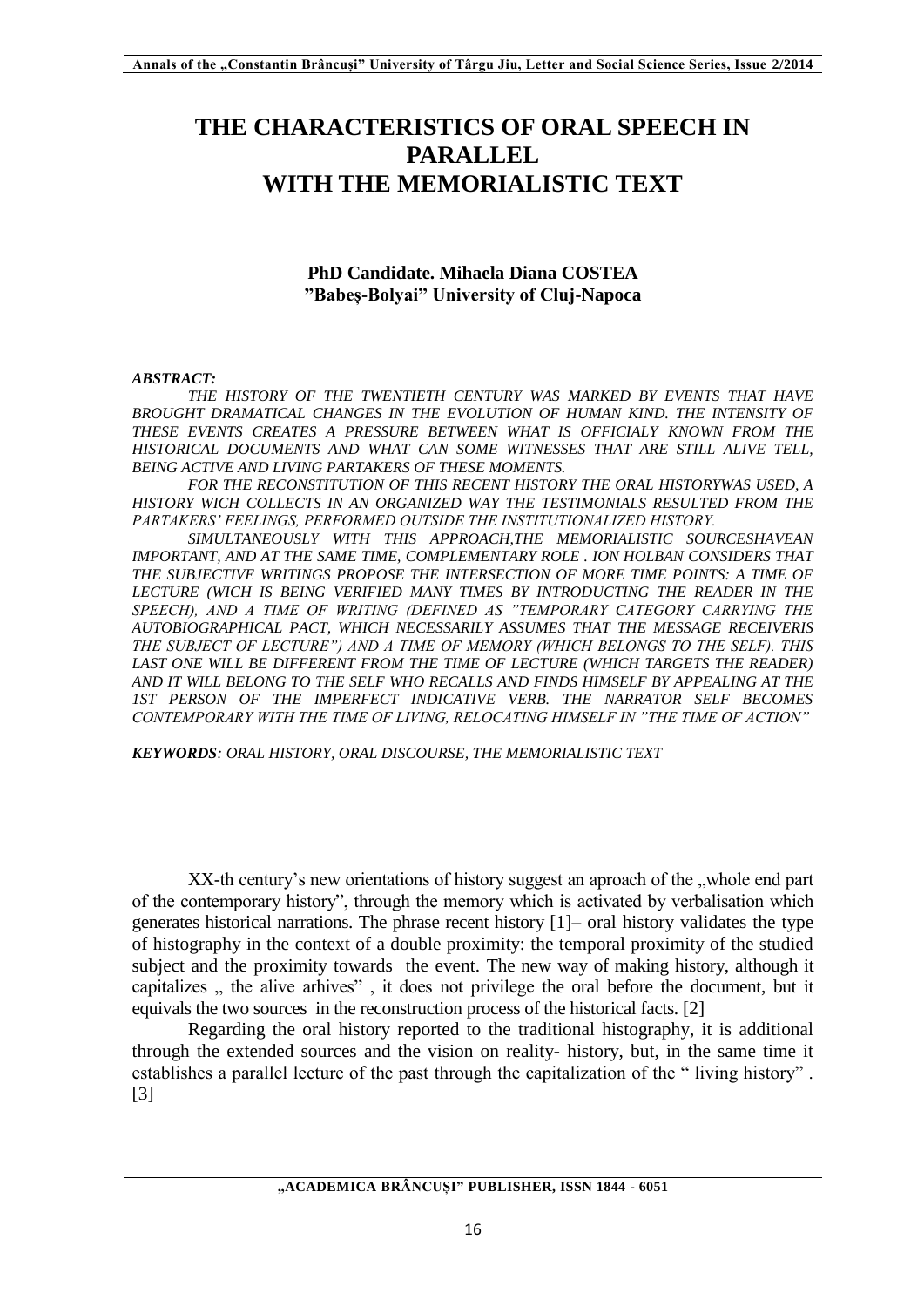If the traditional history has a purpose of finding great facts of the past and of their accreditation as everybody's facts, the oral history brings to the fore the incidence between the great history and the biographies of the people, this history being told by the people's stories. Through these stories you not only get the fragments of the "reality - history", but also new grounds of research which open analitic and interpretative directions not well enough exploited. The oral history's speech, is organized in the memory, bringing up the problems regarding the history – memory [4].

Through it's methodology and the new reconstruction grid and interpretation of the past, the oral history willofer new themes and research fields, innovating the historiographical speech promoting "marginalized" themes, of the hidden histories in which the life experiences of the people were beyond the official history, institutionalized. [5] The oral history is inevitably subjective, its subjectivity being crucial to the understanding of the meaning we give to the past and present. The great stake for the quality research and the oral history is the unveiling of the experiences lived. The oral inquiry gives the advantage of having a contact with the other people's world in it's whole complexity.

From the begging we have to say that the oral sources we talk about today are oposing a public history speech of yesterday. It's one of the main arguments of the necesity of using them in the current romanian histography, defining two of their fundamental characteristics: the complementarity and the alternative of the traditional historical sources, especially when they prove to be unavailable for certain periods of time or for certain subjects in our recent history.If the public speech este the one that rumors ideas, information, concepts that belong to a society or a culture through authorized voices, in the communist period, history's public speech is nothing else but the oficial speech of the power. Oral surces, in parallel with the memorialistic text, through their content of living and participation, are just the reverse of the stuck sentence and their urgent recovery. [6]

The  $\mu$  momorial, concept comes from the term:  $\mu$ ,  $\mu$  memorial" and is a literary species, related with the journey notes and memoirs which tell the scientific observations, memories or personal impresions of the facts in which someone has participated or that have happened during somebody's lifetime. Based on this definition, we can say that the "", memorialist " is the writer that composes memories. The memorialist identifies with the *witness*. The witness is the character that, through it's own memories recalls in the present, a past- which is his past, too. Sometimes, this witness is a writer of memories; unequal as a value in general, but sometimes very good and useful, the memories humanize the historical speech in a way that few other sources can. [7]

So, the memorialistic speech is a writing, autobiographical, in which the author presents, stories, events, small or significant facts, people, personalities, etc, all known directly, without the recount circumstances being reconstructed through scientific procedures (archives, documents)

Paul Zumthor thinks that at the base of the historical writing is the living memory, that can exist only through storyrecounting, creating this "linguistic place that facilitates any trade between me and the other" [8].As a real *homo narrativus* [9], the person will write about the encounter between history and personal destiny, may it be oral (through interview), or in writing (through the texts about itself) . As a guardian of the memories [10], the writing will provide information about who is the man that participates in history in such a way that the person (the narrator, the character) seems to be the center of the history. [11]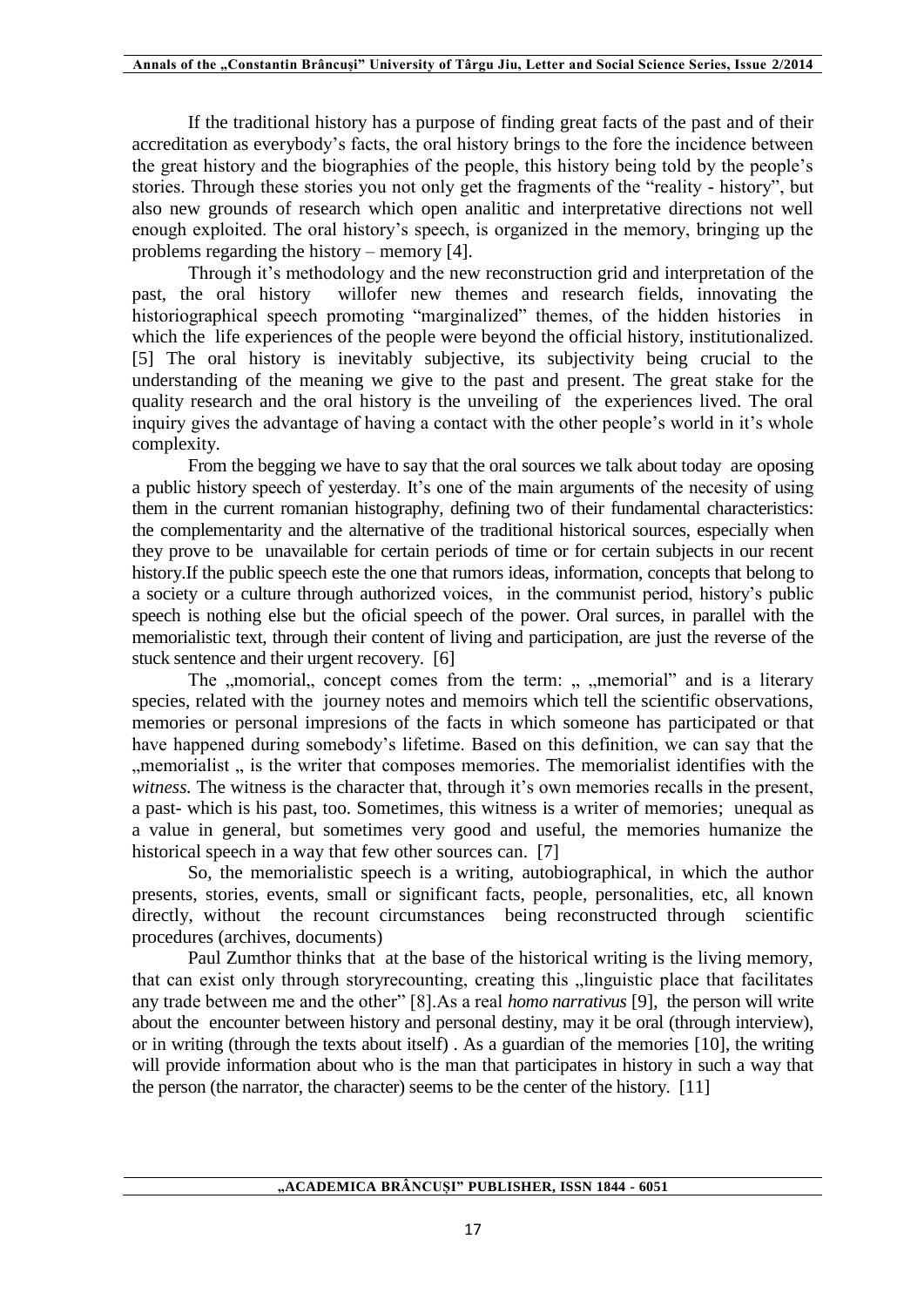The memorialistic is a part of the old critics called the *confessions's literature*[12]. In the memorialistic field there are: autobiographies, memoirs, intimate journals, confessions, journey notes and mail. Tudor Vianul called these "subjective literature", Silvian Iosifescucalled it " frontier literature" while Eugen Simion named them "biographical genders".The memoirs, confessions and the literary autobiographies are retrospective living moments, filtered by the mature person's mind and seen from the perspective of conclusions drawn from the life experience , so they have to be treated with a certain suspicion , imposed by the subjective substance but it's not necessary that a preconceived doubtful attitude should hover on the authentification level. [13]

D. Bertaux states there are three dimensions of the reality with which de memory carrier operates: an actual historical reality which gathers the objective facts, the *semantic reality* which denominates the evaluations, the existing value judgements post – event, and a speech reality,formulated in the self-referenced speech about own life course, includingthe historical, objective and semantic realities which implies subjective rationalisations.

Depending on the type of speech and articulation style, on the channel that transmits the message (written or oral), the autoreferential speeches divided the exposure regimes into: the written document's literature – which built it's meaning, challenged or not, starting from the graphical signs of the codes and offer a final image, and the oral witness literature -which is basedon challenges, giving an ongoing tabulation .

Parts of the written document literature are: autobiography, confession, the letter, the journal and the gulag's memorial.

## *THE AUTOBIOGRAPHY:*

The definition is found in the etymology of the word. The word *autobiography*  comes from the Greek language and is made out of three lexical segments: the first one is*auto,* which defines the personal possesion, the second is *bios* which means*life* and the last one*, graphy,* that means to write.

So, we can define the word *autobiography* as a personal writing about the events of your own life. Or, the autobiography is a recounting, as a story, written and presented at first person about events, as they happened.

From this point of view, the autobiography always represents a written speech, although Dan Lungu mentions that there are researchers saying that autobiography is the oral recountingof life [14].

## *THE CONFESSION*

Confession is a literary writing that can have two meanings: a religious one, in which case the writing has the belief of a branch from the orthodox church, or a laic one, referring to the confession of thoughts and feellings about the author's personal life. In both cases, one gets in the privacy of the person who writes it, reflecting facts about the inner self.

# *THE LETTER*

The letter is an intermediary species, at the crossroad between the old letter and the pure literary species. [15] The letter's transformation in literature (when it's not written with such a finality) takes place when the hazard takes it out of the informal circuit which it was meant for [16], leaving it in the public (cultural) space. One of the opossition forms againstthe Ceausescu regime were the "open letters".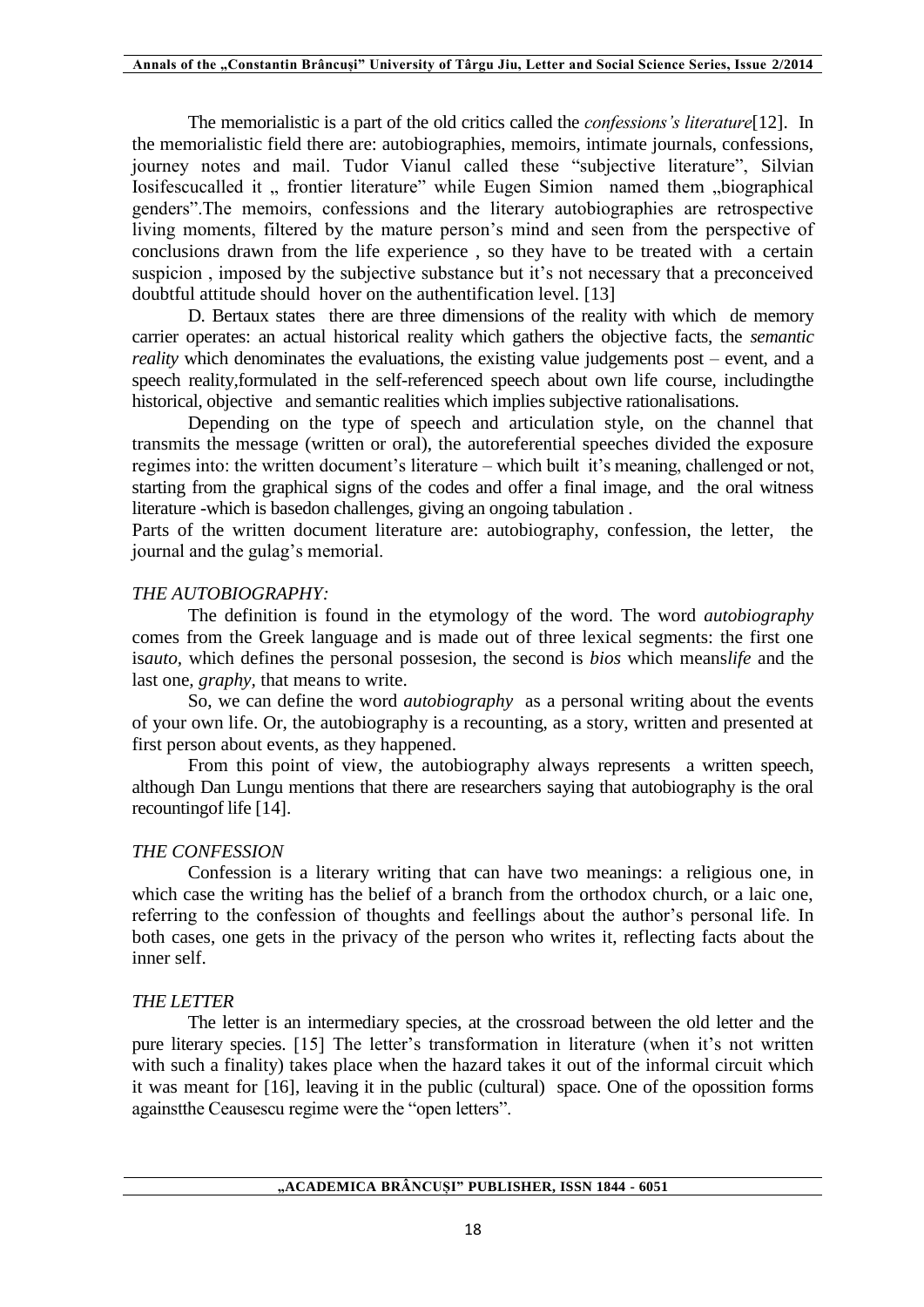#### *THE JOURNAL*

The journal is a form of daily notes about events lived very recently. Unlike the memorialistic text, in which the moment you write follows the one when it happende, in the journal the writing is usually done right after the events took place.

In a regime of imposed interdictions by the communist period, the journal, that can be a sign of clandestine and resistence through writting, will become a later revenge, by publishing, it's a " sign of all the bad times, of a chaotic history, of the lack of freedom of expression". [17]

Doing a short analogy between the autobiography, journal and memoirs, we can say that the memoirs author is like a double witness: of his existence and of his time. In the autobiography and the intime journal, the speech is about the man itself (the one who narrates), and in the memoirs, the narrator tells about the world he lives in.

Another difference is that in the memoirs, *the pact with the history* prevales, while in the autobiography and the journal the *author's pact* is essential.

## *"THE SMALL MEMORIALISTIC"*

It would be unfair not to remind ourselves of the ..small memorialistic" made out of notes and remarks, and of their importance in the history, sociology, psycology, etc. For instance, for the XVIII-th and XIX-th centuries, the information gathered by the priests that were the elite of the Romanian villages are full of notes about life, cultural and professional aspects, even notes that belong to great personalities of the Romanian cultures.

## *THE GULAG'S MEMORIAL*

The freedom of finding your own identity asserted by oral speech and text, so the memorialistic works about detention, that were published from 1990, are the result of the reabilitation of the individual biography.

Of course, the fundamental feature of these writings represent the unveiling of the truth about the communist prisons and communist system. *The unveiling of the truth* has different general subfeatures for all of this type of memoirs. *The dialogs appear very seldom*in this literature. This is because of the bet that the memorialists made with themselves, i.e. to be very faithful to the reality.

Detention memories offer the demonized but realimage of the late communist regime. Regarding forgiveness, some seem willing to offer it, others don't.

In conclusion, we can say that the encounter between history and personal destiny is useful from the oral histrory's perspective, "taking advantage" of the eternal "obsessions" of the historiographic speech to recostruct the past in an objective, and truthful way". [18]

 Recovering pieces of life reunited in a coherent ensemble which the subject atributes values and signnificance to, the oral history accesses a type of identity speech through which we can follow the formation of self, as a process in it's confruntation with the condition of social environment and history. Life's story becomes a remarcable source of reveiling social frameworks of memory, surrounding the identity. The uniqueness of the speech about self does not isolate the person, but it relates him to other biographies, suggesting human interrractions.

The memory process depends not only on the individual understanding, but also on the interes, the memory is exact when the interes and social need are involved. On the other hand,

**"ACADEMICA BRÂNCUȘI" PUBLISHER, ISSN 1844 - 6051**